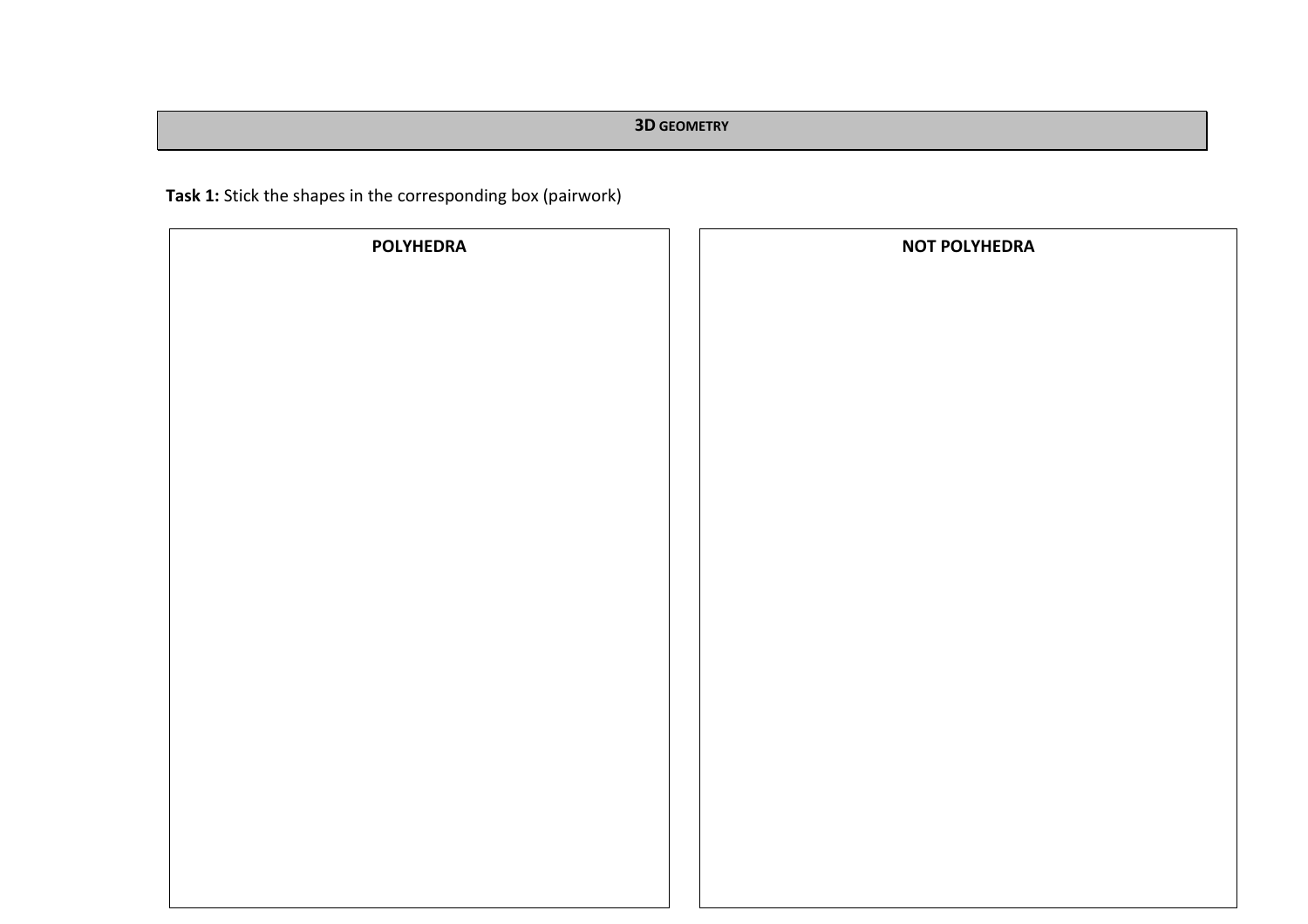## **Task 2:** Label the figure



**Task 3 :** Use polydron<sup>®</sup> to construct regular polyhedrons (group workshop)

**Task 4**: Fill in the blanks using the words in the box

| the contract of the contract of the contract of<br>regular | vertex | flat | angle | polygon<br>. . | same<br>- - - | edges | polyhedron |
|------------------------------------------------------------|--------|------|-------|----------------|---------------|-------|------------|
|                                                            |        |      |       |                |               |       |            |

 $A_{\text{2}}$  = \_ \_ \_ \_ \_ \_ is a solid with  $\text{2}$  = \_ \_ faces. A  $\text{2}$  = \_ \_ \_ \_ [polyhedron](http://planetmath.org/node/31627) is a polyhedron such that:

- Every [face](http://planetmath.org/node/39320) is a regular  $\Box \Box \Box \Box \Box$ .
- On each  $\_$   $\_$  the same [number](http://planetmath.org/node/40621) of  $\_$   $\_$   $\_$   $\_$  concur.
- The  $\frac{1}{1}$  between any two faces is always the  $\frac{1}{1}$ .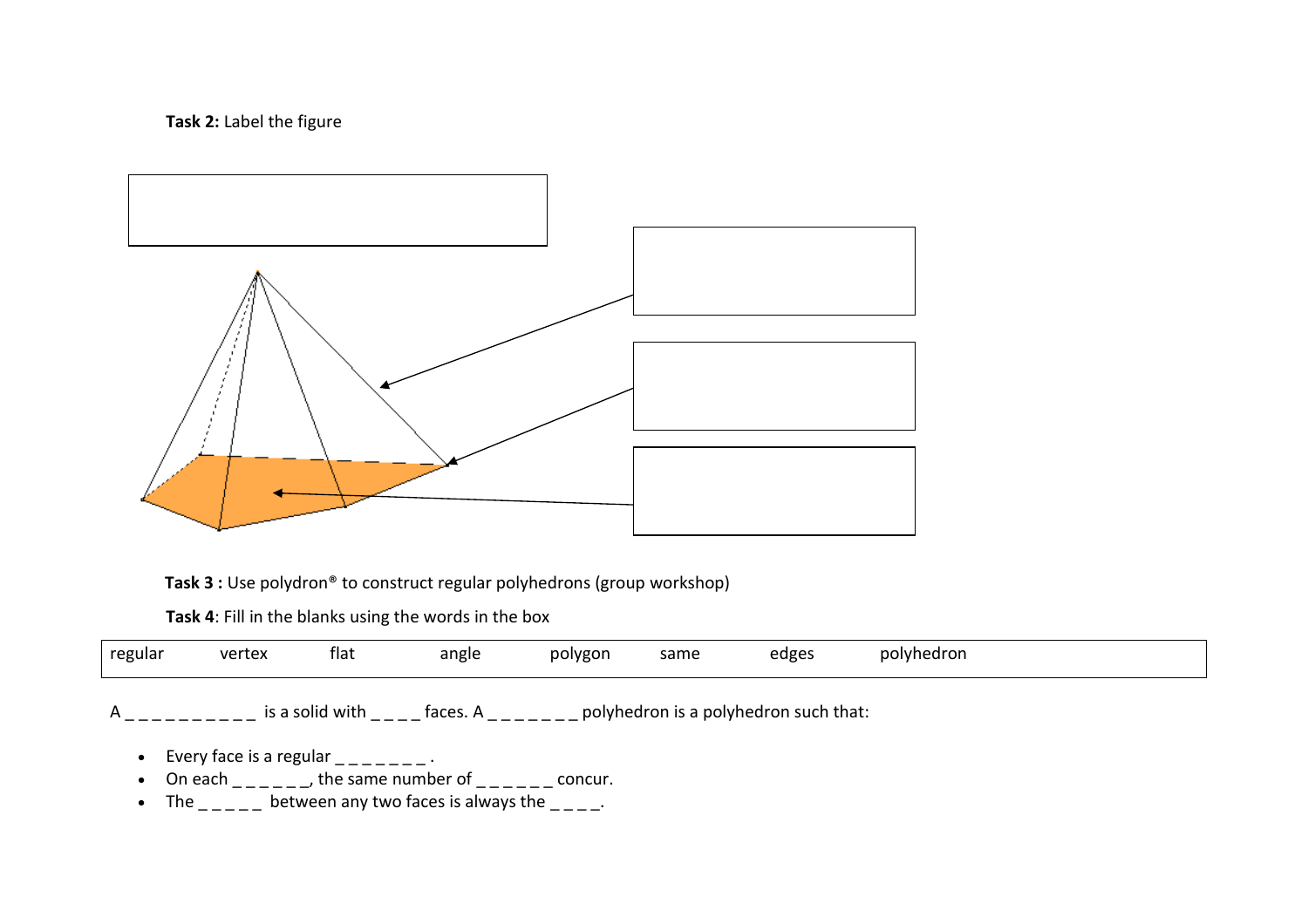**Task 5:** Complete the **first five** lines in the following table by observing your construction.

|                         | <b>Figure (labels)</b> |  |  |  |
|-------------------------|------------------------|--|--|--|
| $\vert$ 1               |                        |  |  |  |
|                         |                        |  |  |  |
|                         |                        |  |  |  |
|                         |                        |  |  |  |
| $\overline{2}$          | Shape of the faces     |  |  |  |
|                         |                        |  |  |  |
| $\overline{3}$          | Number of faces F      |  |  |  |
|                         |                        |  |  |  |
|                         |                        |  |  |  |
| $\overline{4}$          | Number of vertices     |  |  |  |
|                         | $\mathsf{V}$           |  |  |  |
| $\overline{5}$          | Number of edges E      |  |  |  |
|                         |                        |  |  |  |
|                         |                        |  |  |  |
| $\overline{\mathbf{6}}$ | Name                   |  |  |  |
|                         | <b>Symbol</b>          |  |  |  |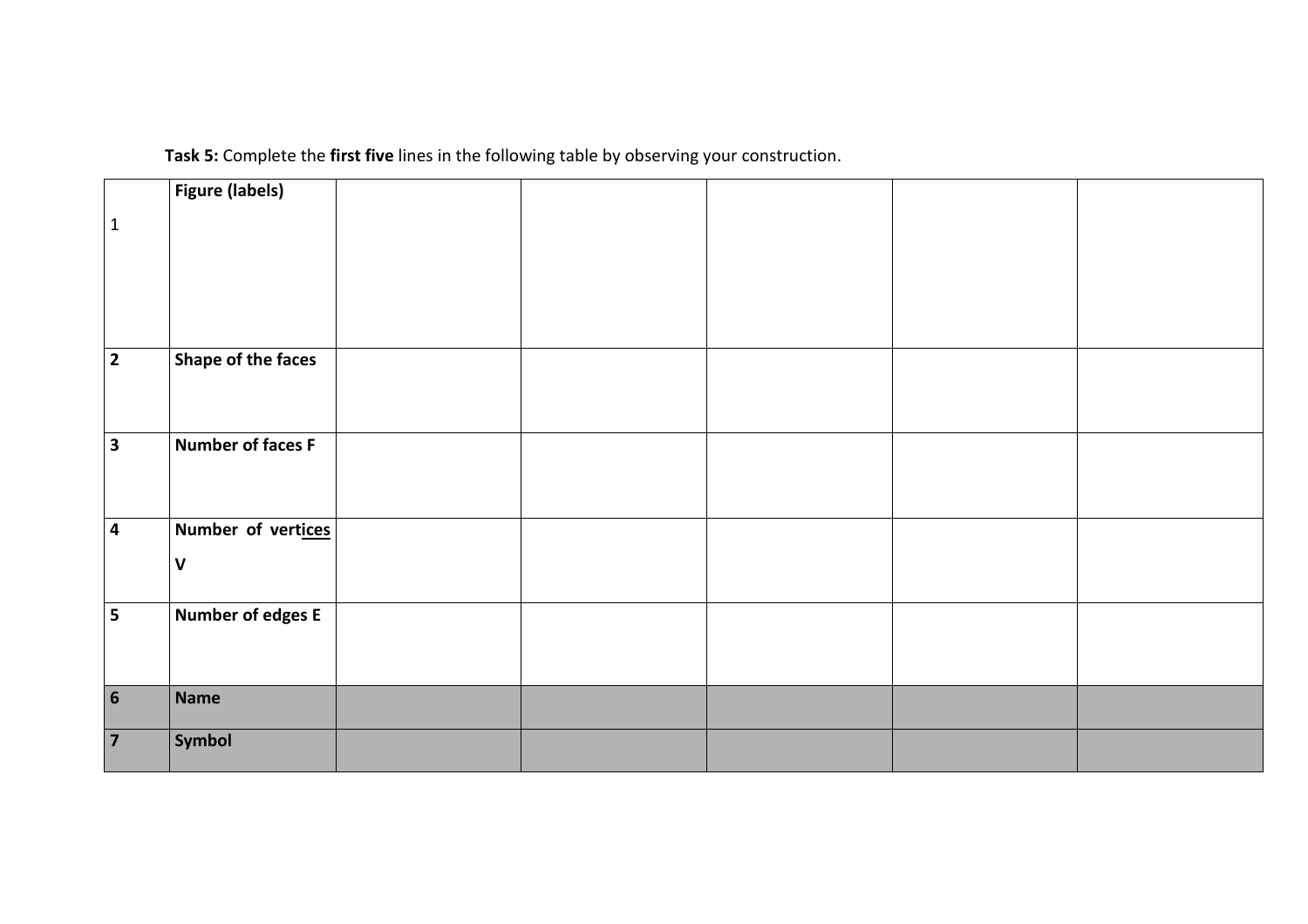This law is called Euler's law. The constant 2 is called Euler's characteristic, and this characteristic is equal to 2 for any convex polyhedron.

**Task 7 (video):** Complete the last two lines (6 and 7) of the previous table. **Task 8:** Complete the text below

Plato (IV<sup>th</sup> century BC) was a \_\_\_\_\_\_\_ philosopher who was a student and follower of [Socrates.](http://scienceworld.wolfram.com/biography/Socrates.html) He founded the \_\_\_\_\_\_\_\_\_\_\_\_\_ School in Athens. This school is considered as the very first university in the world. Plato considered Mathematics as the \_\_\_\_\_\_\_\_\_\_\_\_\_\_\_ of knowledge, and advocated the "quadrivium" (the four math fields of study in the liberal arts), which starts with arithmetic, then progresses to plane geometry, solid geometry, and finally astronomy and harmonics.

In his work \_\_\_\_\_\_\_\_\_\_\_ ca 350 BC, he presented his [cosmology,](http://scienceworld.wolfram.com/physics/Cosmology.html) which consisted of forms, particular objects. Plato believed all substances to be composed of air, earth, fire, and water (the four elements). He described the five regular solids, now known as the [Platonic solids.](http://mathworld.wolfram.com/PlatonicSolid.html) He equated the [tetrahedron](http://mathworld.wolfram.com/Tetrahedron.html) with the \_\_\_\_\_, the [cube](http://mathworld.wolfram.com/Cube.html) with \_\_\_\_, the [icosahedron](http://mathworld.wolfram.com/Icosahedron.html) with \_\_\_\_\_\_\_\_\_\_\_, the [octahedron](http://mathworld.wolfram.com/Octahedron.html) with \_\_\_\_\_\_\_\_, and the [\\_\\_\\_\\_\\_\\_\\_\\_\\_\\_\\_\\_\\_\\_\\_\\_\\_\\_\\_](http://mathworld.wolfram.com/Dodecahedron.html) with the stuff of which the constellations and heavens were made.

# **Task 9:** Give the reason of the choice of those symbols by Plato.

#### **Task 10**: Stick a picture representing Plato:

 $Plato (IV<sup>th</sup> century BC)$ :

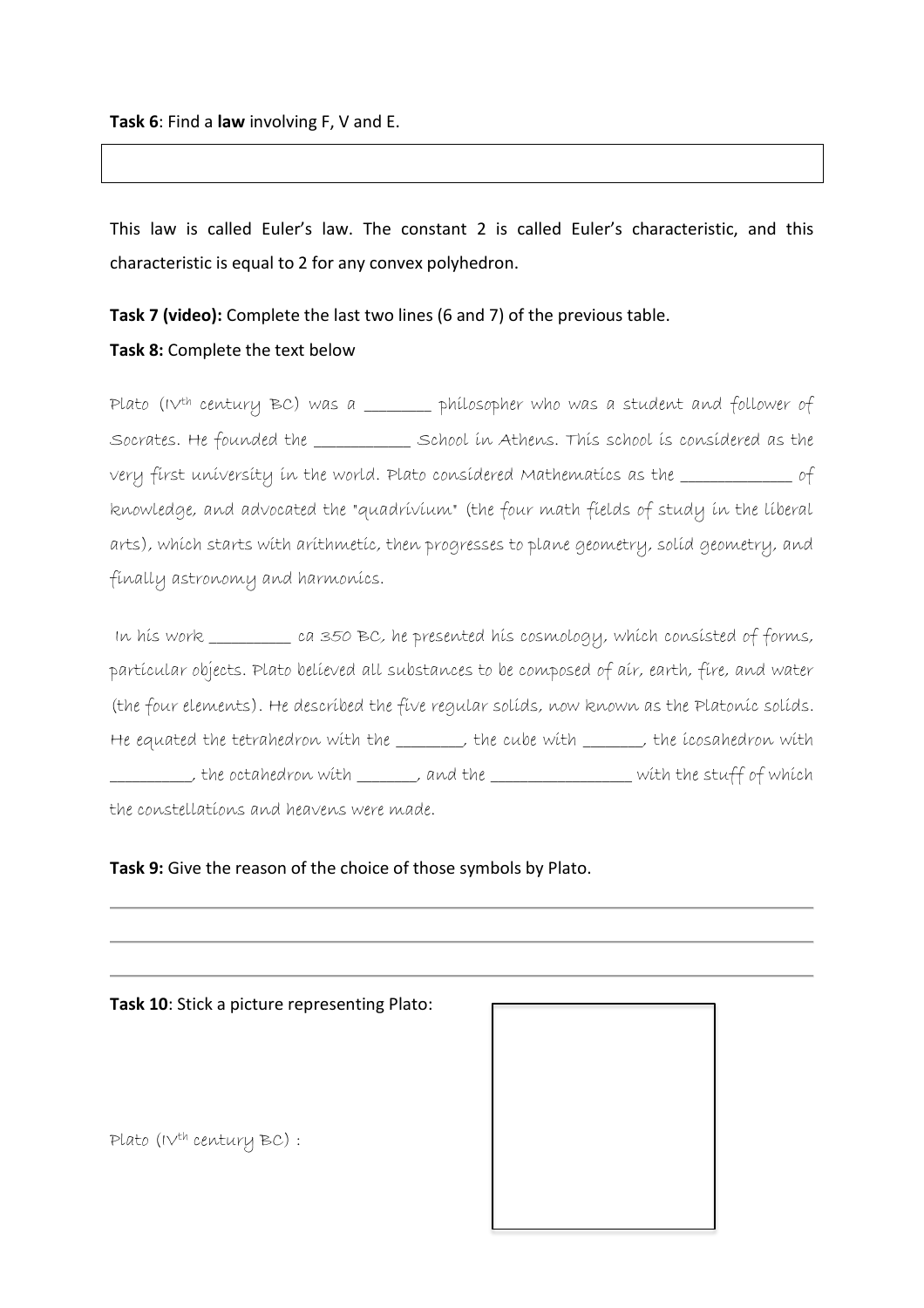# **Task 11**: Complete the table

| Singular | Polyhedron | Formula |      | Radius |        | Vertex |             | Zero |
|----------|------------|---------|------|--------|--------|--------|-------------|------|
| Plural   | or         | or      | Feet |        | Leaves |        | Parentheses | or   |

# **Task 12: Pairwork**

Each student finds a different net for a tetrahedron of edge 4 cm and then dictates the other the protocol of construction, so that each student has two different nets. Stick them below.